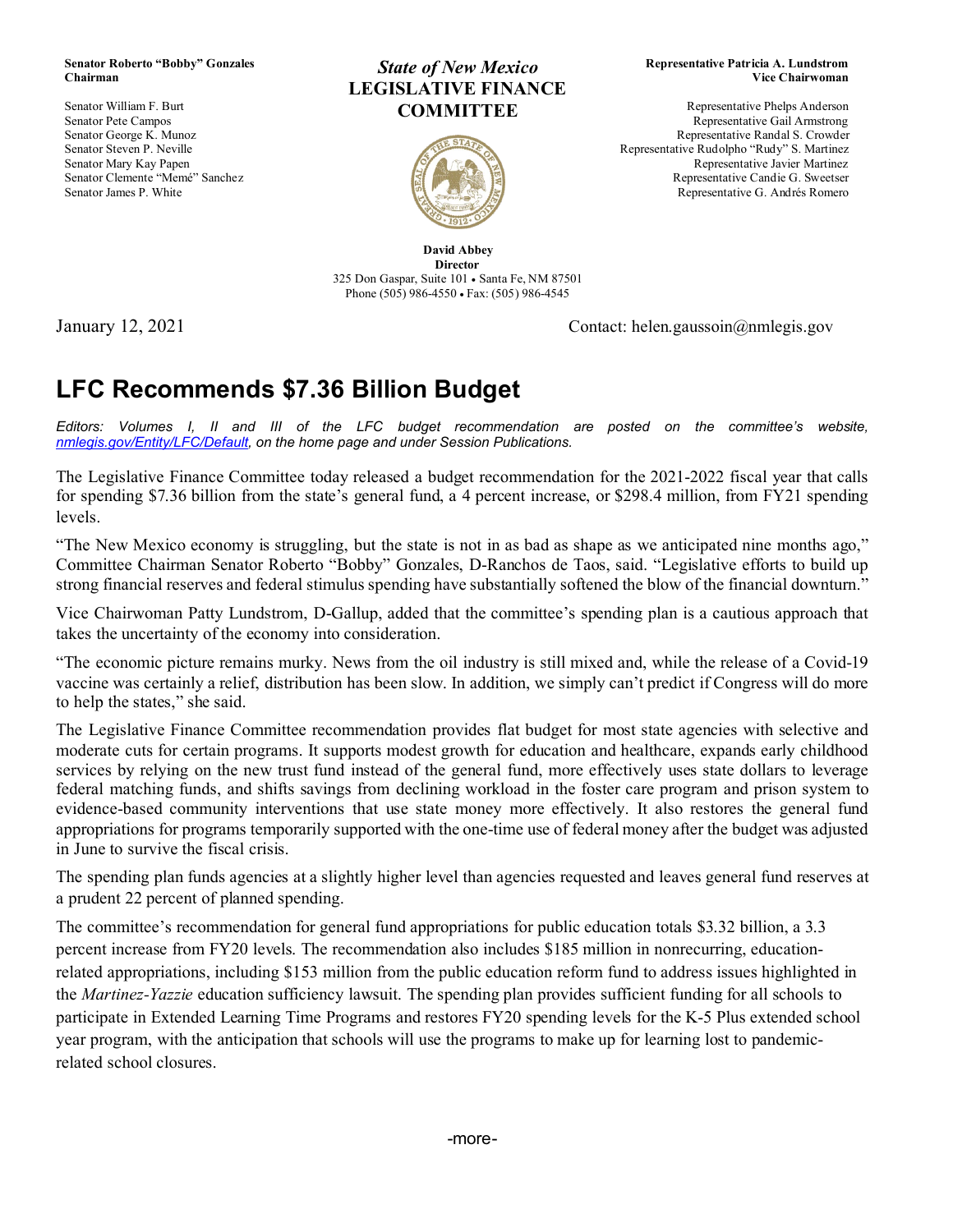#### 2-2-2-2 LFC Budget Recommendation

For higher education, the LFC recommendation restores \$20 million in general fund revenues swapped with federal funds as a solvency measure during the first special legislative session, reprioritizes spending to increase general support to higher education institutions, and increases general support for the University of New Mexico Health Sciences Center by 2 percent. Overall, the FY22 recommendation is a 2.6 percent increase from FY21 spending levels for higher education approved after solvency measures.

In early childhood services, the committee recommends using \$20 million from the new early childhood care and education fund to expand prekindergarten, home visiting services to new families, workforce supports, and technology upgrades.

The recommendation would increase general fund support for the Human Services Department by 10 percent and for the Health Department by 3.6 percent. The recommendation restores general fund support for programs supplemented with federal funds in FY21 and provides additional general fund support for Medicaid enrollment growth and maintenance of hospital and Medicaid provider rates. In addition, the recommendation includes significant increases for the behavioral health services across the Human Services, Health and Children, Youth and Families departments.

The committee's recommendation for judiciary agencies is essentially flat with FY21 spending, and public safety agencies would see a slight decrease.

Finally, the committee includes \$60 million for pay inreases for state, public school, and higher education employees, enough for average increases of 1.5 percent, and \$3 million for increases targeted at essential health and social service frontline empmloyees. Funding is also included in the base budgets of the Department of Public Safety and Corrections Department for pay hikes for state police and correctional officers.

The 60-day legislative session starts January 19.

-30-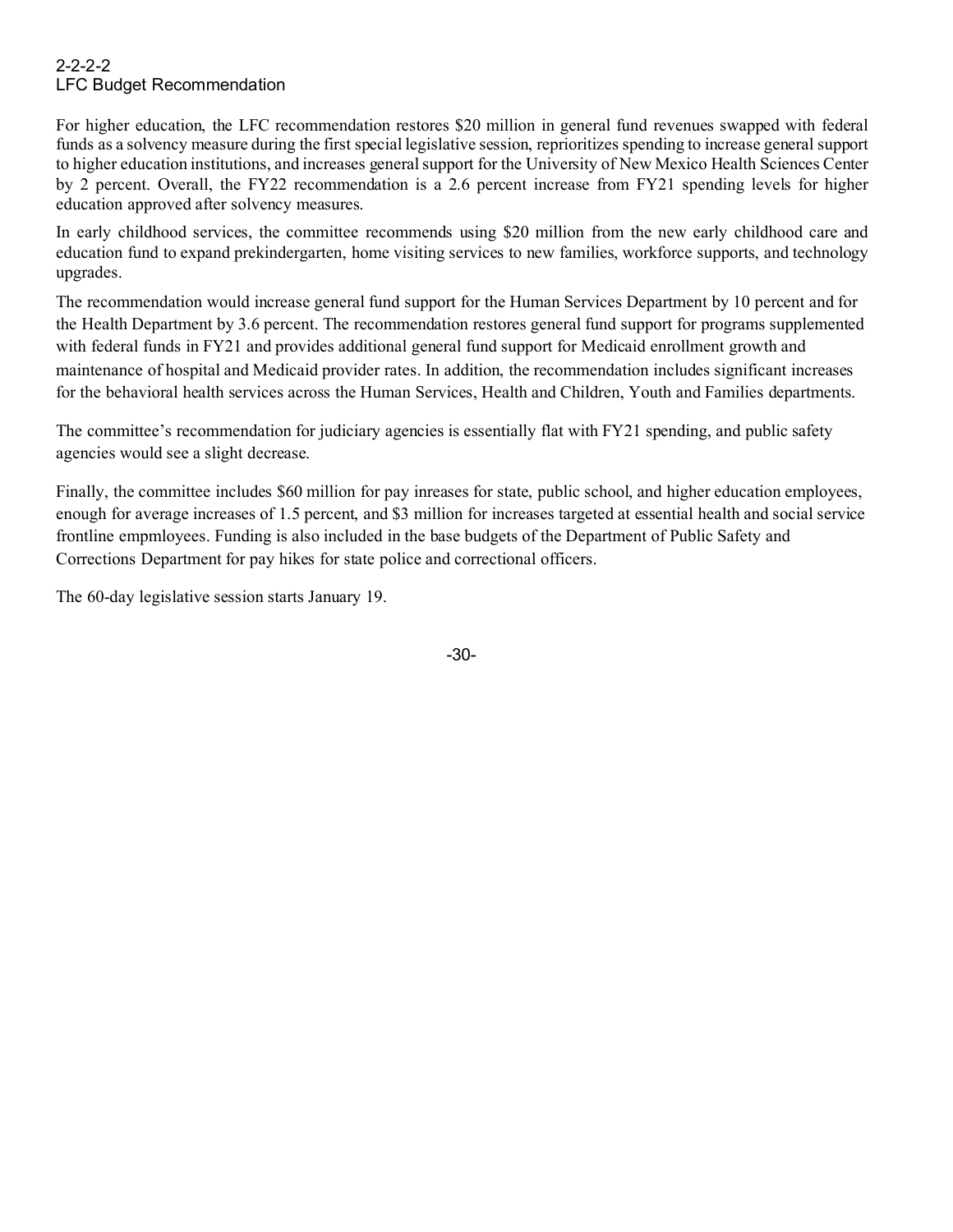## **Recommendations and Highlights**  $\frac{1}{2}$ **K**ole PED Special Appropriations Categorical Appropriations

FIT

Home Visiting

In the heels of multiyear double digit general fund<br>revenue growth, the state faced a global pandemic<br>unlike any in over 100 years and another devastating<br>crash in oil markets in 2020. Strong reserve levels quick revenue growth, the state faced a global pandemic unlike any in over 100 years and another devastating crash in oil markets in 2020. Strong reserve levels, quick action by the Legislature to pare back planned FY21 spending increases, and federal aid to backfill general fund revenue before the fiscal year started provided a stronger than predicted fiscal backdrop to build a budget for FY22. The Legislative Finance Committee recommendation avoids damaging cuts to agency budgets, prioritizes modest funding increases to stabilize public schools and Medicaid, replaces the use of onetime federal aid in education and health care, and continues to expand investments in early childhood services using the proceeds of a new trust fund. n the heels of multiyear double digit general fund

While revenues crashed, they did not plummet as deeply as anticipated during 2020, in part due to resiliency in oil production and massive federal aid flowing to individuals, businesses, and governments. As a result, the state's finances allow for mostly flat recurring spending levels and strategic use of healthy general fund reserves to make postpandemic recovery investments in roads, education, and economic development. Considerable fiscal uncertainty remains, including over additional federal aid, the pandemic, and oil market volatility. The state's fiscal stress testing suggests that because the state is in a down cycle, high reserves are somewhat less necessary. The LFC recommendation leaves projected general fund reserves at 22 percent.

# **Budget Development and Priorities**

## **Budget Development**

The December 2020 consensus revenue estimate showed estimated recurring revenues for FY21 at \$7.002 billion, a decline of \$857.1 million, or 10.9 percent, from FY20. Some of the decline is in income tax and gross receipts tax (GRT) collections caused by pandemic-induced restrictions on business activity and associated layoffs. However, most of the decline in FY21 is due to the pandemic's severe effects on the oil market, with low prices causing sharp drops in gross receipts tax collections on drilling activity and in production-related revenues.

"New money," defined as projected recurring revenues for the following fiscal year less current year recurring appropriations, is estimated at \$169 million for FY22, or 2.3 percent growth from the FY21 recurring budget. Prior to the June 2020 special session, the recurring budget was \$7.6 billion; with current FY22 revenues projected at \$7.4 billion, had the Legislature not acted in the June special session, the new money would have been negative \$243 million, requiring spending adjustments or a draw from reserves.



PED Operating Budget

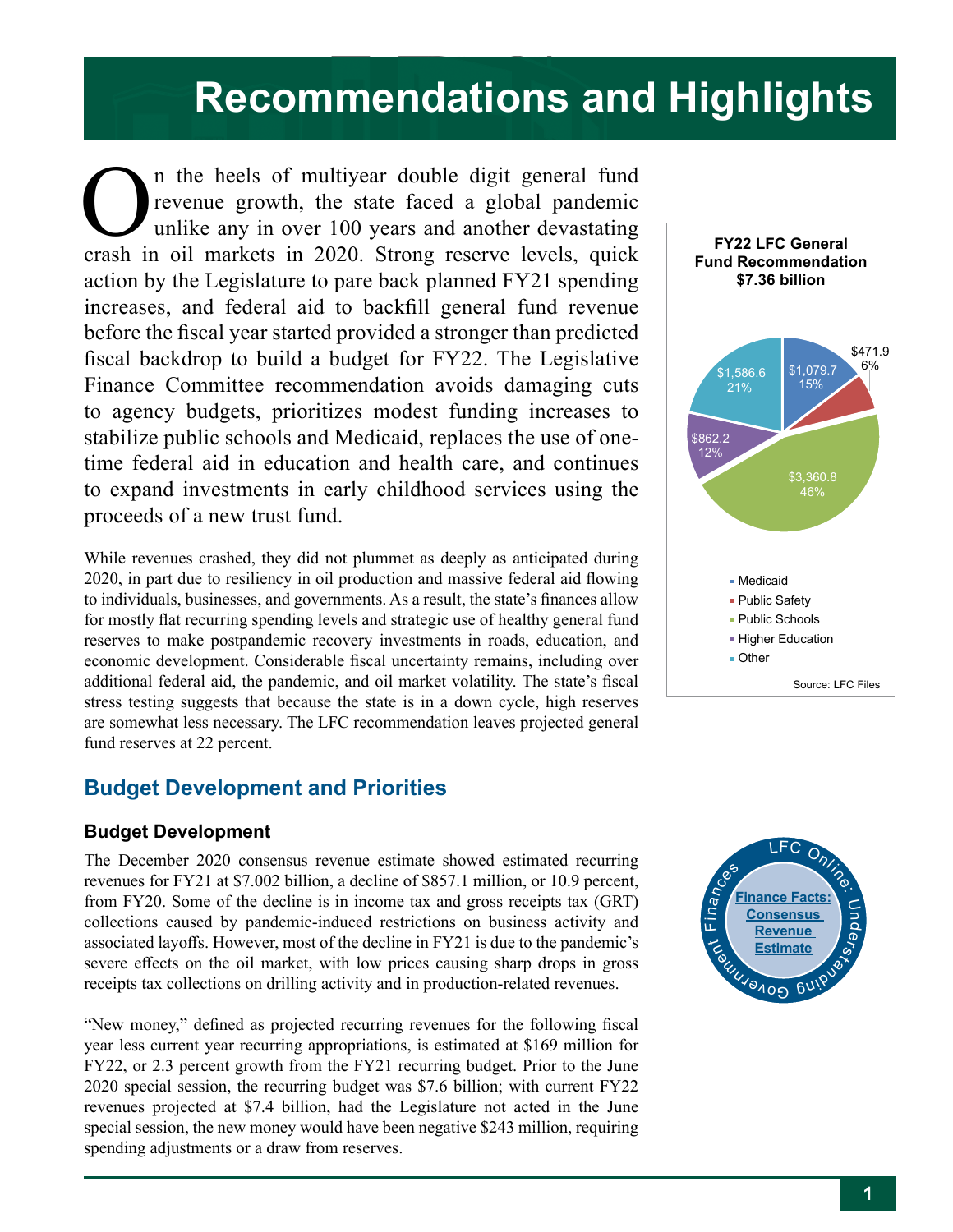



#### **Priorities**

The LFC appropriation recommendation for FY22 prioritizes modest growth for education and healthcare, expands early childhood services using the new trust fund rather than general fund revenue, replaces one-time use of federal funds and provides generally for flat agency budgets. The recommendation reallocates savings from expensive services due to declining workload, such as foster care and prisons, and reallocates funding to evidence-based community interventions to get better outcomes and lower costs. The recommendation also supports agencies' increased leveraging of federal funding, creating further savings to the general fund. **(in billions)**

## **Recommendation**

Agencies requested \$7.18 billion from the general fund; Medicaid projections updated after requests were submitted brought the total general fund need to \$7.33 billion. The LFC recommendation is a little more than requested at \$7.36 billion, up \$298.4 million, or 4 percent, from FY21 spending levels.

## **Early Childhood** \$0.0

The Early Childhood Education and Care Department (ECECD) requested a \$10 million general fund revenue reduction for prekindergarten, or 5 percent below the department's FY21 operating budget. The committee recommendation for general fund revenues for ECECD includes a slight reduction of \$2 million, or 1 percent, for prekindergarten and replaces the reduction with fund balances. Of the \$20 million in new revenue from the early childhood care and education fund, the LFC recommendation allocates \$3 million for home-visiting services to new families, \$3 million for workforce supports, \$1.8 million for prekindergarten to replace general fund revenues, \$9.2 million for expanding prekindergarten, \$1 million for Families First case management home visiting service, and \$2 million for department information technology. In total, the FY22 recommendation for ECECD is \$416.4 million, of which \$191.6 million is from the general fund. **Fund Recommendation**

## **Education**

**Public Education.** The committee's recommendation for recurring general fund appropriations for public education totals \$3.32 billion, a \$105 million, or  $3.3$  percent, increase from FY20 levels. The recommendation further includes \$185 million in nonrecurring, education-related appropriations, including \$153 million from the public education reform fund to address issues highlighted in the *Martinez* and *Yazzie* education sufficiency lawsuit. 1 nonrecurring,  $\alpha$ 110<sub>11</sub>

The vast majority of the public education funding recommendation is attributable to the formula-based state equalization guarantee (SEG) distribution to school districts and charter schools, which totals \$3.16 billion, a \$115 million, or 3.8 percent, increase from FY21 funding levels. Contingent on enactment of legislation, the committee recommendation for SEG includes \$83 million to remove federal and local revenue credits from the funding formula. In addition to removing credits, the committee recommendation for SEG also provides \$44.7 million to backfill a credit for federal CARES Act funding taken during FY21.

The recommendation includes sufficient funding for all schools and students to participate in Extended Learning Time Programs (ELTP) and restores K-5 Plus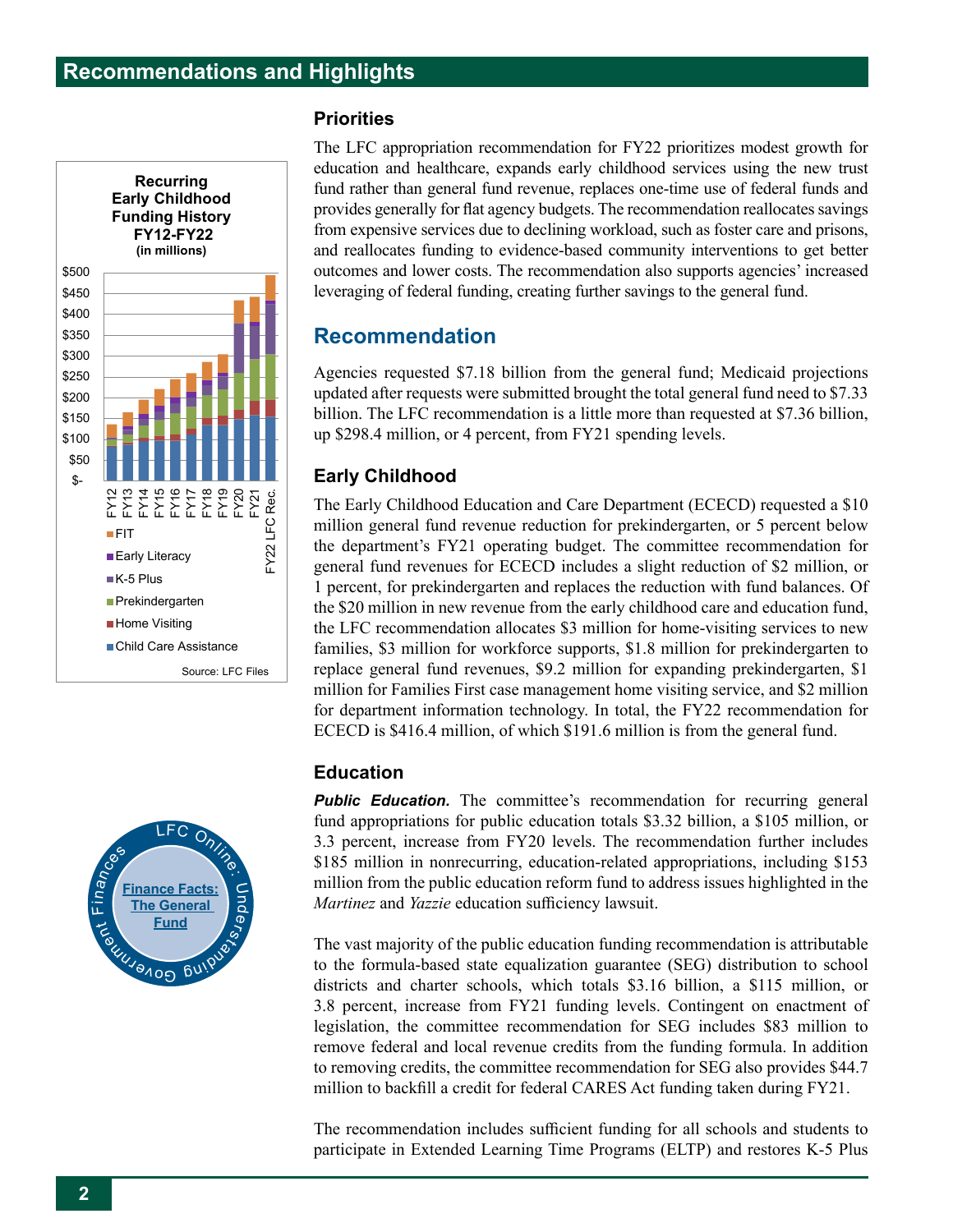extended school year program funding to FY20 levels with appropriations from the public education reform fund. With significant projected learning loss due to school closures and remote learning in FY20 and FY21, the state must provide additional instruction both to help students catch up and address deficiencies highlighted by the *Martinez*-*Yazzie* lawsuit.

*Higher Education.* Prior to the Covid-19 pandemic, higher education was slated to receive its highest level of state support over the past decade. During the special legislative session, however, the Legislature reduced state support for FY21 by reducing instruction and general purpose (I&G) funding by 4 percent, reducing research and public service projects (RPSP) funding by 6 percent, reducing the opportunity scholarship from \$12 million to \$5 million, and using \$20 million in federal CARES Act funds to support I&G costs. With the adjustments, the FY21 operating budget settled at \$840.6 million, a 3 percent reduction from FY20 actual expenditures.

For FY22, the LFC recommendation restores the \$20 million in general fund revenues swapped with federal funds as a solvency measure during the first special legislative session, reprioritizes spending to increase I&G to higher education institutions by 0.5 percent, and increases the University of New Mexico (UNM) Health Sciences Center (HSC) I&G by 2 percent. The overall recommendation increases expenditures by 0.2 percent to \$862.2 million.

#### **Human Services**

The LFC recommendation for the Human Services Department (HSD) is \$8.19 billion from all revenue sources, a  $$626.5$  million, or 8.3 percent, increase over the  $FY21$  operating budget, and includes an additional  $$110.1$  million from the general fund, an increase of 10 percent.

The LFC recommendation includes a \$112.2 million increase in general fund support for the state's Medicaid program in  $FY22$ , an increase of  $11.8$  percent over the FY21 operating budget. The recommendation replaces the general fund dollars swapped for \$75 million in federal funds appropriated during the 2020 first special legislative session to shore up the state budget. LFC also recommends additional general fund support for enrollment growth, maintenance of hospital and Medicaid provider rates, and general fund supports to offset declines in tobacco settlement funds and county-supported Medicaid funds. o<br>de

The LFC recommendation for the Children, Youth and Families Department (CYFD) includes \$210.2 million from the general fund. The recommendation includes a 4.5 percent increase for the Children's Behavioral Health Services program. The expansion of community and evidence-based behavioral health programs and services is essential to address the committee's priorities to expand access to evidence-based behavioral health services and maximize federal funding. The LFC recommendation for the Protective Services Program reinvests savings from foster care to fund evidence-based child maltreatment prevention and family support services. CYFD will be able to leverage this funding to draw down additional federal funding under the federal Family First Prevention Services Act.

**Behavioral Health.** For FY22, HSD requested and the committee recommends \$31 million more general fund revenue than in FY21 for the Medicaid Behavioral





\$1,079.7

\$1,586.6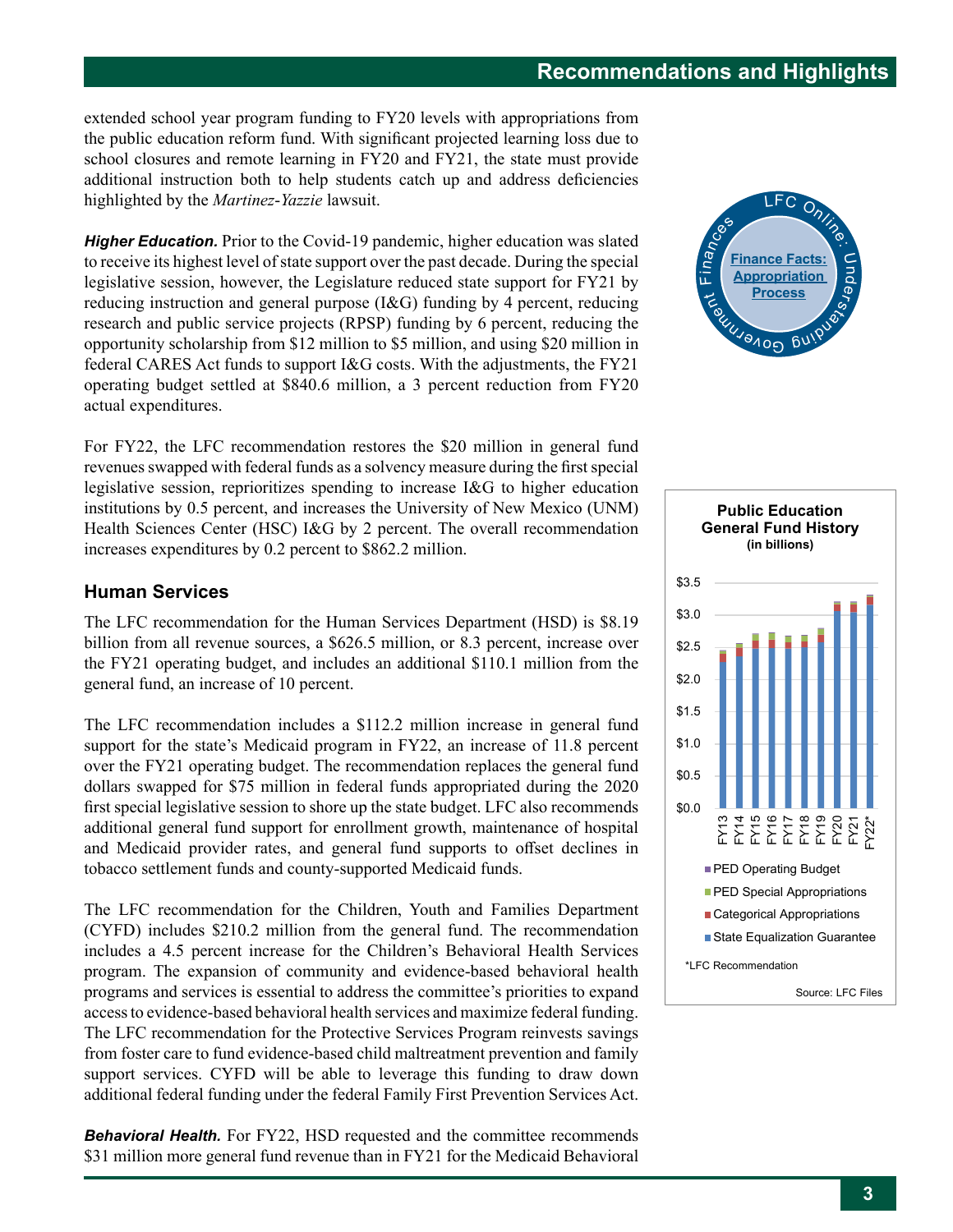Health Program. The recommendation represents a 28 percent increase from the FY21 operating budget.

The LFC recommendation for the Behavioral Health Services Program supports an overall budget for FY22 of \$68.2 million, including maintaining general fund revenue at the same level as FY21. The operating budget included expansion of high-quality, evidence-based behavioral health services, and the committee supports the continuation of these efforts.

#### **Health**

The \$313.1 million general fund recommendation for the Department of Health (DOH) is 3.6 percent over the FY21 operating budget. The recommendation supports the department's request to increase some federal revenues in Public Health and Epidemiology and Response initiatives and increases in other revenues and federal revenues in the Facilities Management Program, primarily from leveraging additional Medicare and private-pay at state facilities. The LFC recommendation increases general fund revenues for the Public Health and Developmental Disabilities programs resulting in an overall DOH general fund increase of \$10.8 million, or 3.6 percent, above FY21. The recommendation replaces \$7 million in general fund revenue that was reduced in FY21 due to a higher federal match rate for the developmental disabilities Medicaid waiver in place during the Covid-19 pandemic. The total recommendation is \$618.9 million.

## **Judiciary**

LFC recommends \$307.5 million for all judicial entities in New Mexico, nearly flat with the FY21 operating budget. The recommendation decreases general fund revenue to the Administrative Office of the Courts to prioritize small general fund increases to district courts for new judgeships approved during the 2020 regular legislative session and drug-court and pretrial services. The recommendation slightly decreases general fund revenue to district attorney offices by 0.3 percent due to sizable funded vacancies, and increases other transfers and fund balances to district attorneys by 8.4 percent and 70 percent, respectively, to offset the general fund reduction. The general fund revenue recommendation for the Public Defender Department remained flat with FY21.

## **Public Safety**

The committee recommends \$359.9 million in total revenue for the Corrections Department (NMCD), a decrease of \$3.8 million, or 1 percent, compared with its FY21 operating budget. The \$326.2 million general fund recommendation for NMCD is \$3.6 million, or 1.1 percent, lower than FY21. The recommendation identifies significant savings the department is likely to realize as a result of declining inmate population and could realize if it renegotiates an overpriced and underperforming medical contract. The committee recommends reallocating those savings toward long-term legislative priorities, including directing an additional \$2.6 million to evidence-based programming for recidivism reduction and \$3 million to facility maintenance and repair. The recommendation also supports 6 percent salary increases for correctional officers and 3 percent rate increases for private prisons.

The Department of Public Safety (DPS) recommendation is \$159.2 million, a \$1 million, or 0.7 percent, increase compared with its FY21 operating budget, and

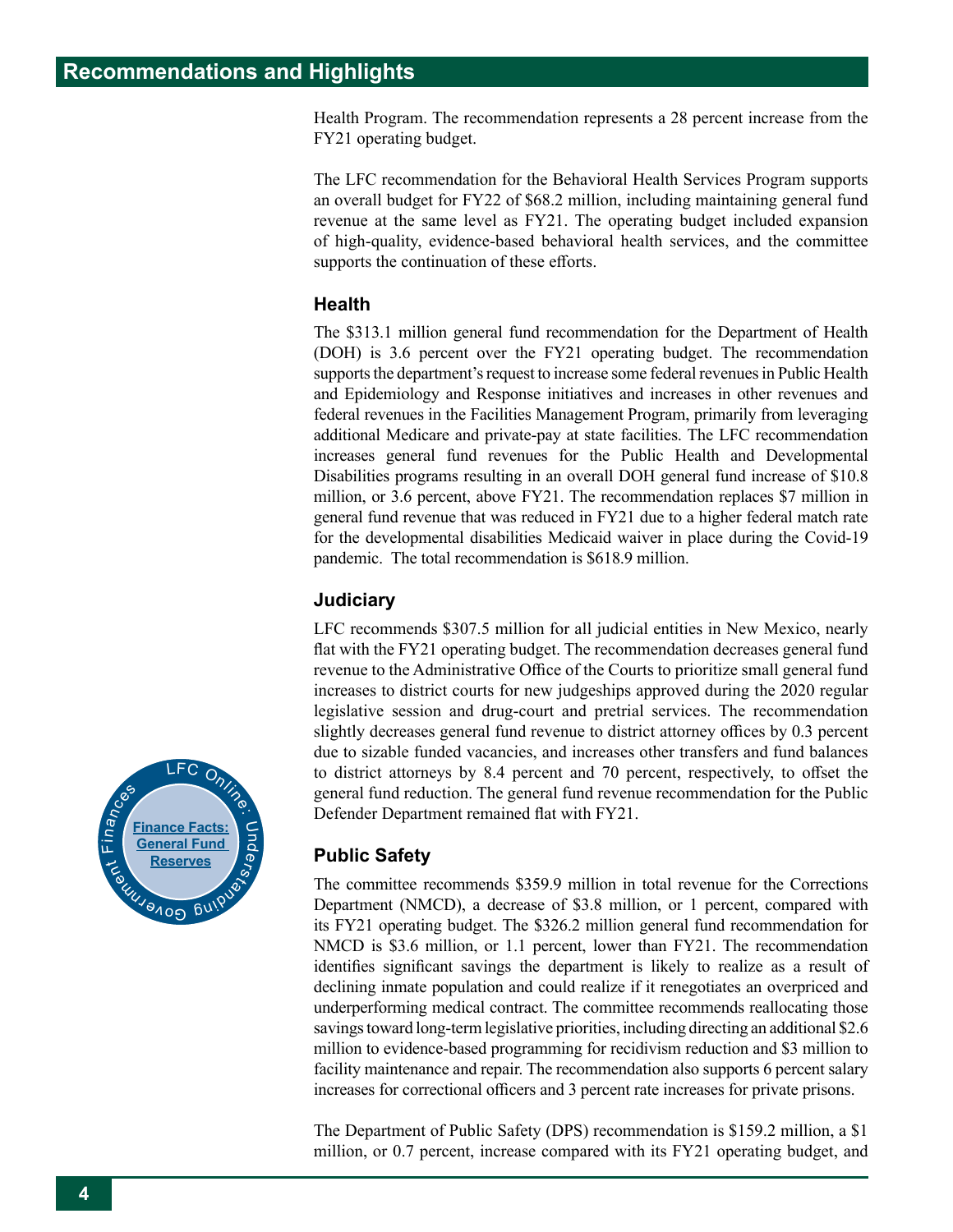the committee's recommendation for general fund revenue for DPS is flat with FY21, at \$128.8 million. The recommendation directs the agency's significant, long-term vacancy savings to maintain 6 percent pay raises for state police officers and implement additional raises for other key positions the department has struggled to fill, including dispatchers, transportation inspectors, and forensic scientists and technicians. The recommendation also provides \$2 million to fund ongoing vehicle replacement and \$1.2 million to allow the state police to conduct two recruit schools in FY22.

*Criminal Justice Reform.* The committee's recommendations for NMCD and DPS support initiatives aimed at achieving criminal justice reform through recidivism reduction and police officer training and accountability. The NMCD recommendation includes funding for evidence-based recidivism reduction programs both inside and outside correctional facilities, as well as \$1.3 million for the agency's Recidivism Reduction Division. Within DPS, the committee recommends an additional \$500 thousand for de-escalation training for state police officers and other law enforcement officers and \$350 thousand to fund the Law Enforcement Academy Board, the entity responsible for state oversight of law enforcement officers. Policy changes, such as reducing incarceration for nonviolent crimes and limiting the circumstances under which an offender's parole may be revoked, could significantly reduce recidivism as well as costs.

## **Compensation**

LFC analysis shows the compensation package offered by the state is heavily reliant on benefits, reducing take-home pay and competitiveness. For FY22, the LFC recommendation includes \$60 million for compensation increases for state, public school, and higher education employees. The funding is sufficient to provide an average 1.5 percent across-the-board salary increase and an additional \$3 million to provide targeted increases to essential health and social service frontline employees. Additionally, funding is included in the base budgets of the Department of Public Safety and the Corrections Department to provide increases to state police and correctional officers.

## **Deficiency, Special, and Supplemental Appropriations**

The LFC recommendation for special, supplemental, and deficiency appropriations totals \$123.3 million, of which \$85.4 million is from the general fund and \$37.9 million is from other state funds. The recommendation includes \$20.9 million in supplemental appropriations to the Public Education Department for potential impact aid liabilities, \$12.5 million to the Economic Development Department, of which \$7.5 million is for projects in compliance with the Local Economic Development Act (with an additional \$7.5 million in capital funding) and \$5 million is for the Job Training Initiative Program; \$10 million in special appropriations to the Department of Information Technology for broadband expansion, with an additional \$10 million in capital outlay funding for the same purpose; and \$2.6 million in special appropriations to the Department of Public Safety to move former motor transportation officers from the Public Employees Retirement Association's state general plan to the state police and correctional officer plan.

Criteria used in building the LFC recommendation for special, supplemental, and deficiency appropriations included, recommending requests for one-time expenses or pilots, not recommending requests for recurring costs, and funding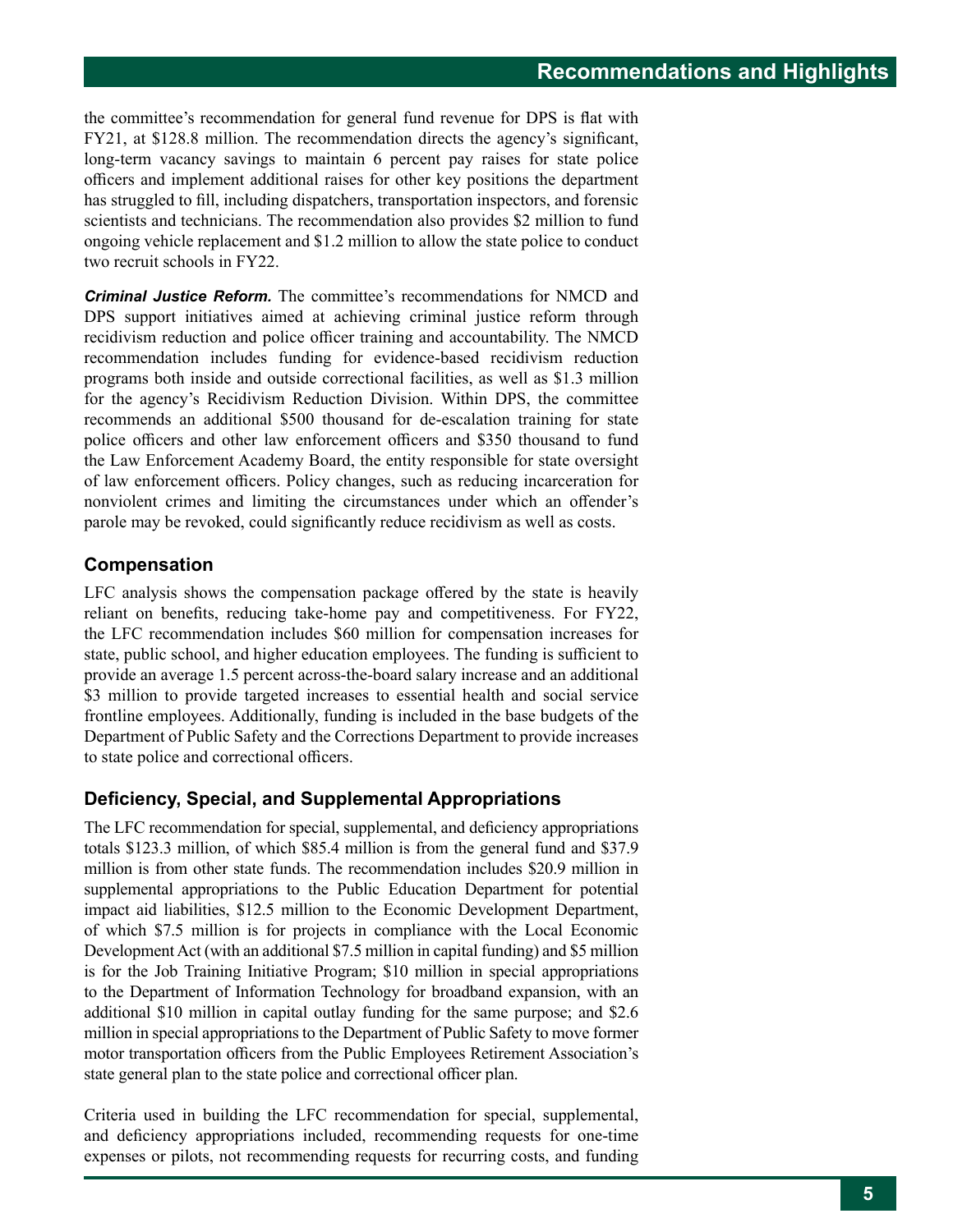items that would improve agency outcomes. For requests to extend prior-year appropriations, staff notes how much of the original appropriation is unspent. The committee recommendation prioritizes spending prior appropriations over new special requests.

*Fund Transfers.* General fund reserves for FY20 and FY21 were propped up to levels much higher than anticipated in the June 2020 special session, and well above the FY21 target of 25 percent due to stronger than anticipated revenue collections during the Covid-19 pandemic. The LFC recommendation includes \$700 million in fund transfers as part of a post-pandemic recovery strategy that invests in transportation, education and economic development. The recommendation would allocate \$250 million for state and local road projects, including \$5 million for essential air services, contingent on enactment of a bill establishing the program. NMDOT has identified over \$145 million in shovel ready projects that could quickly improve the movement of goods and people on highways. Local governments would receive \$100 million in state aid for heavy road maintenance in addition to \$40 million in new motor vehicle excise tax revenue.

The recommendation would pre-fund key education programs as part of the state's school reforms in response to the school sufficiency court ruling, including boosting the size and quality of the teacher workforce and expanded learning opportunities for students. The fund transfers include \$5 million for teacher loan repayments, \$20 million teacher college affordability scholarships, \$5 million to help teachers earn national certification, \$10 million to start up new community schools, \$20 million to prefund early childhood services, and \$15 million for the college affordability trust fund.

To avoid the need for larger potential tax increases on employers coming out of the pandemic, the recommendation would transfer \$300 million to the unemployment trust fund to repay or offset the need to draw down federal loans for the program, contingent on whether a federal grant, rather than loan, is available. The program ran out of funding early in the Covid-19 pandemic. The recommendation also sets aside \$75 million for economic recovery and income support initiatives, including for essential services and workers, should the federal government fail to act on another round of fiscal stimulus.

#### **Capital Outlay and Infrastructure**

Priority capital outlay requests from state agencies, higher education institutions, tribal schools, special schools, and local entities totaled \$1.7 billion. Requests exceeded the estimated \$433.4 million in total severance tax bond capacity.

The LFC capital outlay framework for consideration by the full Legislature includes approximately \$200 million authorized from severance tax bonds and \$19.5 million from other state funds.

Major projects in the framework include \$20 million for broadband expansion and public safety radio communications, \$12 million for critical infrastructure needs in correctional facilities, \$12 million for health facilities to address patient safety, \$6 million to address the most critical needs to preserve and restore stateowned facilities, and \$4 million for the preservation and maintenance of museums and monuments. The framework includes \$47 million for higher education institutions, tribal schools, and special schools.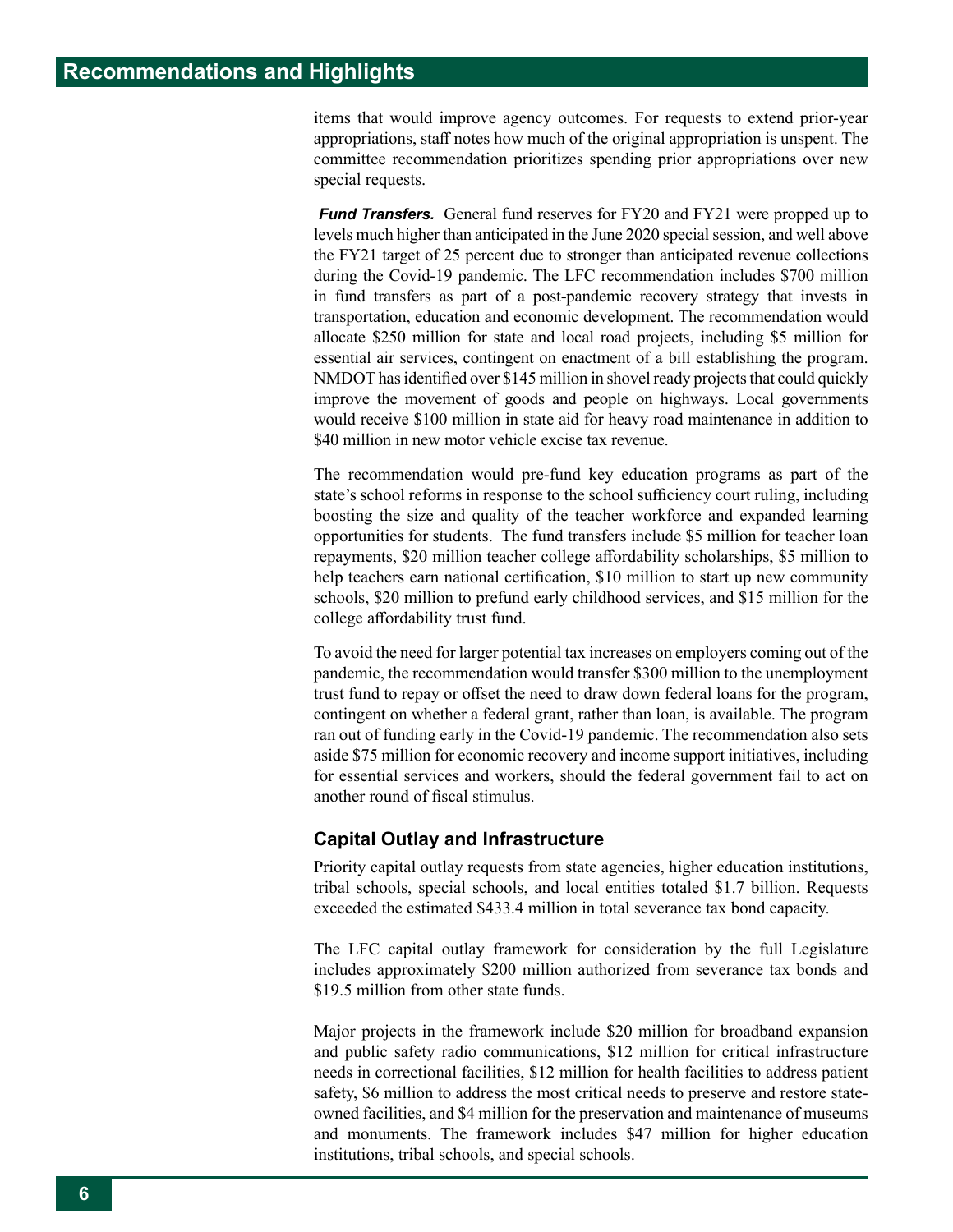Nearly \$1.2 billion requested by eligible local entities for the top three priorities are for water, transportation, quality of life (libraries, parks, senior centers, community and cultural centers, etc.), environment (utilities, landfills, clean energy, solid waste, etc.), and public safety. The current capacity reserves \$233.4 million for policymakers to potentially address local needs statewide.

*Transportation.* The Department of Transportation (NMDOT), mainly funded with state road fund (SRF) revenues for highway maintenance and federal funds for road constructions, projected a revenue reduction of \$32 million, or 3.2 percent for FY22. The revenue shortfall, driven by loss of fuel tax revenue related to the Covid-19 pandemic, exacerbates the continually declining purchasing power of the SRF; because construction price inflation increased faster than SRF revenue, the purchasing power of the fund has fallen by 32 percent since the year 2000. In response, the Legislature increased the motor vehicle excise tax and directed a larger proportion of the revenue raised to state and local governments and NMDOT for infrastructure improvements. Additionally, the FY22 LFC recommendation includes nonrecurring revenue of \$250 million for transportation projects to be allocated for state and local projects.

*Information Technology.* The LFC recommendation for IT funding totals \$53.3 million from all funding sources for 18 projects. The recommendation includes \$17.6 million from general fund revenues, \$6 million from other state funds, and \$32.9 million in federal funds. Included in the recommendation is \$1.2 million in general fund revenues for the Human Services Department to continue the replacement of its Medicaid management information system and \$3.5 million for the Children, Youth and Families Department to continue the modernization of its child welfare information system. The recommendation prioritizes projects critical to agency missions, as well as projects that are ongoing, have previously been funded, leverage federal funds, or have potential cost savings.

*Evidence- and Research-Based Funding Requests Act.* In 2019, Chapter 23, (Senate Bill 58) amended the Government Accountability Act to formally bring more information on funding of programs with rigorous evidence of effectiveness into the state's performance-based budgeting process. The legislation also provided consistent definition of evidence-based, research-based, and promising programs. For the FY22 budget process, LFC and DFA did not designate any agencies to inventory programs due to the pandemic. LFC nonetheless identified \$62.3 million in expansion funds primarily through reallocation of resources directed toward evidence-based and promising interventions in the following agencies: Early Childhood Care and Education, Administrative Office of the Courts, Corrections, and Children, Youth and Families. This includes an additional \$8.9 million for prekindergarten, \$3.7 million in prevention services for CYFD's Protective Services, and \$1.5 million in the community offender management program under Corrections Department. Additionally, some of these agencies have long been allocating funding toward evidence-based programming. The LFC recommendation includes continued funding of hundreds of millions of dollars for evidenced-based and promising programs to improve outcomes for New Mexicans, including home-visiting services for new parents, prekindergarten, expanded learning and early literacy programs in schools, community-based health and behavioral health services, and public safety interventions.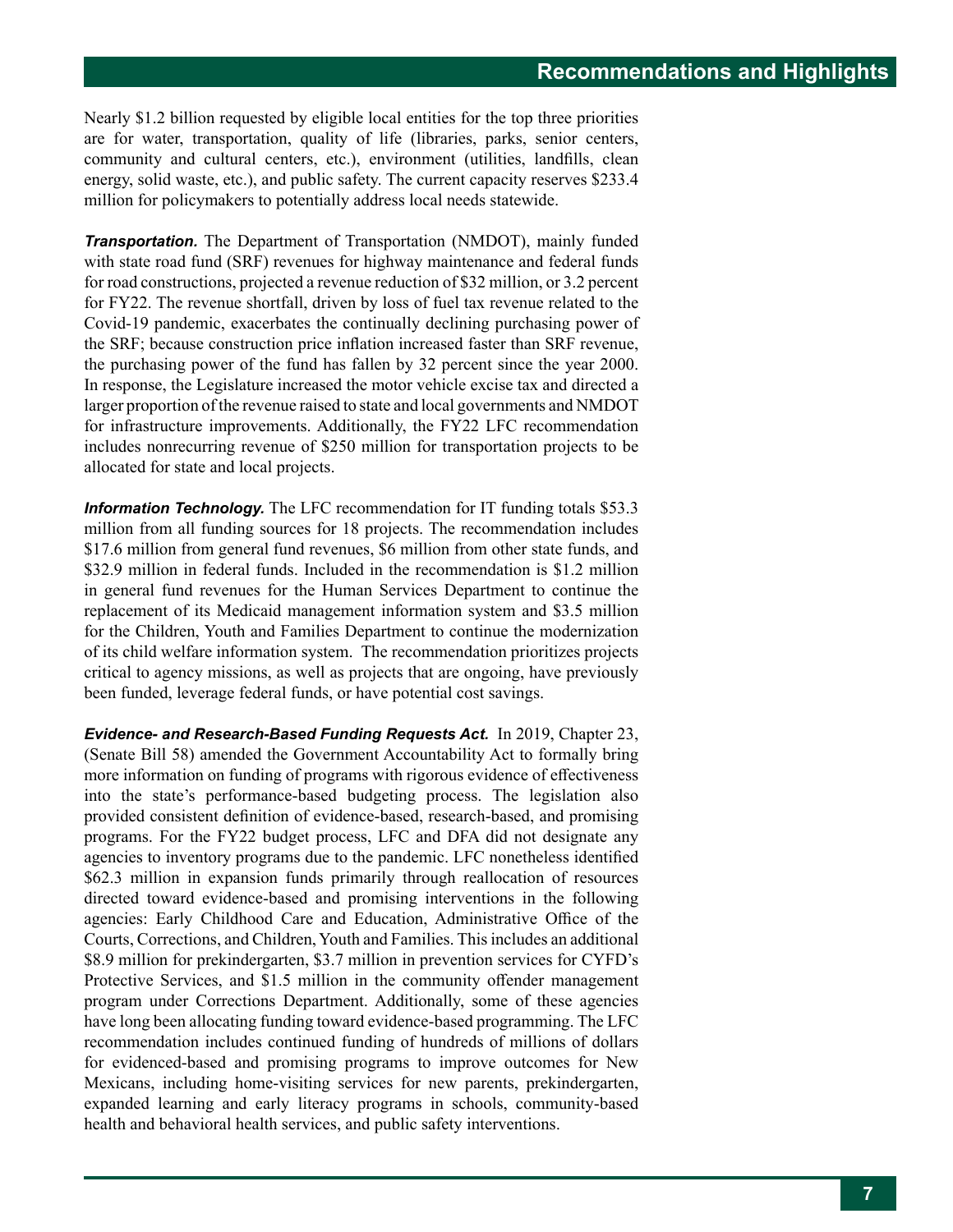|                                                                          | <b>FY21</b>                       | <b>FY22</b>                     |                        | \$                 | <b>Percent</b><br>Change |  |
|--------------------------------------------------------------------------|-----------------------------------|---------------------------------|------------------------|--------------------|--------------------------|--|
| <b>Business</b><br><b>Unit</b><br><b>Description</b>                     | <b>Operating</b><br><b>Budget</b> | <b>Agency</b><br><b>Request</b> | <b>FY22</b><br>Recomm. | Over<br>FY21 Oper. |                          |  |
| Legislative                                                              |                                   |                                 |                        |                    |                          |  |
| 111 LEGISLATIVE COUNCIL SERVICE                                          | 6,200.9                           | 6,045.9                         | 6,200.9                | 0.0                | $0.0\%$                  |  |
| <b>112 LEGISLATIVE FINANCE COMMITTEE</b>                                 | 4,432.8                           | 4,315.0                         | 4,432.8                | 0.0                | $0.0\%$                  |  |
| <b>114 SENATE CHIEF CLERK</b>                                            | 1,542.8                           | 1,504.3                         | 1,542.8                | 0.0                | $0.0\%$                  |  |
| <b>115 HOUSE CHIEF CLERK</b>                                             | 1,493.5                           | 1,456.1                         | 1,493.5                | 0.0                | $0.0\%$                  |  |
| 117 LEGISLATIVE EDUCATION STUDY COMMITTEE                                | 1,394.1                           | 1,364.1                         | 1,394.1                | 0.0                | $0.0\%$                  |  |
| <b>119 LEGISLATIVE BUILDING SERVICES</b>                                 | 4,315.8                           | 4,186.3                         | 4,315.8                | 0.0                | $0.0\%$                  |  |
| <b>131 LEGISLATURE</b>                                                   | 1,843.2                           | 1,850.6                         | 1,843.2                | 0.0                | $0.0\%$                  |  |
| <b>Total Legislative</b>                                                 | 21,223.1                          | 20,722.3                        | 21,223.1               | 0.0                | $0.0\%$                  |  |
| Judicial                                                                 |                                   |                                 |                        |                    |                          |  |
| 205 SUPREME COURT LAW LIBRARY                                            | 0.0                               | 0.0                             | 0.0                    | 0.0                | $0.0\%$                  |  |
| 208 NEW MEXICO COMPILATION COMMISSION                                    | 529.9                             | 504.0                           | 504.0                  | $-25.9$            | $-4.9%$                  |  |
| 210 JUDICIAL STANDARDS COMMISSION                                        | 879.2                             | 835.2                           | 857.6                  | $-21.6$            | $-2.5%$                  |  |
| 215 COURT OF APPEALS                                                     | 6,569.6                           | 6,753.2                         | 6,569.6                | 0.0                | $0.0\%$                  |  |
| 216 SUPREME COURT                                                        | 6,267.7                           | 6,481.8                         | 6,267.7                | 0.0                | $0.0\%$                  |  |
| 218 ADMINISTRATIVE OFFICE OF THE COURTS                                  | 38,456.5                          | 39,548.9                        | 36,821.9               | $-1,634.6$         | $-4.3%$                  |  |
| 219 SUPREME COURT BUILDING COMMISSION                                    | 0.0                               | 0.0                             | 0.0                    | 0.0                | $0.0\%$                  |  |
| 231 FIRST JUDICIAL DISTRICT COURT                                        | 10,310.6                          | 10,602.6                        | 10,586.6               | 276.0              | 2.7%                     |  |
| 232 SECOND JUDICIAL DISTRICT COURT                                       | 25,826.3                          | 26,788.7                        | 26,304.3               | 478.0              | 1.9%                     |  |
| 233 THIRD JUDICIAL DISTRICT COURT                                        | 9,942.3                           | 10,223.2                        | 10,164.3               | 222.0              | 2.2%                     |  |
| 234 FOURTH JUDICIAL DISTRICT COURT                                       | 3,839.7                           | 3,970.6                         | 3,889.7                | 50.0               | 1.3%                     |  |
| 235 FIFTH JUDICIAL DISTRICT COURT                                        | 10,428.0                          | 10,715.9                        |                        | 100.0              | 1.0%                     |  |
|                                                                          |                                   |                                 | 10,528.0               | 60.0               | 1.1%                     |  |
| 236 SIXTH JUDICIAL DISTRICT COURT<br>237 SEVENTH JUDICIAL DISTRICT COURT | 5,397.6                           | 5,574.3                         | 5,457.6                | 34.9               |                          |  |
|                                                                          | 4,007.2                           | 4,139.1                         | 4,042.1                |                    | 0.9%                     |  |
| 238 EIGHTH JUDICIAL DISTRICT COURT                                       | 4,585.2                           | 4,728.0                         | 4,675.2                | 90.0               | 2.0%                     |  |
| 239 NINTH JUDICIAL DISTRICT COURT                                        | 5,010.6                           | 5,169.3                         | 5,070.6                | 60.0               | 1.2%                     |  |
| 240 TENTH JUDICIAL DISTRICT COURT                                        | 1,783.9                           | 1,835.9                         | 1,833.9                | 50.0               | 2.8%                     |  |
| 241 ELEVENTH JUDICIAL DISTRICT COURT                                     | 10,417.7                          | 10,746.3                        | 10,532.7               | 115.0              | 1.1%                     |  |
| 242 TWELFTH JUDICIAL DISTRICT COURT                                      | 5,120.6                           | 5,297.7                         | 5,242.5                | 121.9              | 2.4%                     |  |
| 243 THIRTEENTH JUDICIAL DISTRICT COURT                                   | 10,667.5                          | 11,042.1                        | 10,797.2               | 129.7              | 1.2%                     |  |
| 244 BERNALILLO COUNTY METROPOLITAN COURT                                 | 24,965.6                          | 25,872.5                        | 25,115.0               | 149.4              | 0.6%                     |  |
| 249 JUDGESHIPS                                                           | 0.0                               | 0.0                             | 0.0                    | 0.0                | $0.0\%$                  |  |
| 251 FIRST JUDICIAL DISTRICT ATTORNEY                                     | 6,085.7                           | 6,318.4                         | 6,075.7                | $-10.0$            | $-0.2%$                  |  |
| 252 SECOND JUDICIAL DISTRICT ATTORNEY                                    | 24,499.9                          | 25,440.6                        | 24,609.9               | 110.0              | 0.4%                     |  |
| 253 THIRD JUDICIAL DISTRICT ATTORNEY                                     | 5,411.8                           | 5,620.3                         | 5,381.8                | $-30.0$            | $-0.6%$                  |  |
| 254 FOURTH JUDICIAL DISTRICT ATTORNEY                                    | 3,577.0                           | 3,715.1                         | 3,547.0                | $-30.0$            | $\textbf{-0.8}\%$        |  |
| 255 FIFTH JUDICIAL DISTRICT ATTORNEY                                     | 6,023.7                           | 6,256.7                         | 5,993.6                | $-30.1$            | $-0.5\%$                 |  |
| 256 SIXTH JUDICIAL DISTRICT ATTORNEY                                     | 3,276.4                           | 3,401.3                         | 3,256.4                | $-20.0$            | $-0.6%$                  |  |
| 257 SEVENTH JUDICIAL DISTRICT ATTORNEY                                   | 2,871.1                           | 2,981.7                         | 2,861.0                | $-10.1$            | $-0.4%$                  |  |
| 258 EIGHTH JUDICIAL DISTRICT ATTORNEY                                    | 3,222.2                           | 3,346.2                         | 3,182.2                | $-40.0$            | $-1.2%$                  |  |
| 259 NINTH JUDICIAL DISTRICT ATTORNEY                                     | 3,549.3                           | 3,685.6                         | 3,524.4                | $-24.9$            | $-0.7%$                  |  |
| 260 TENTH JUDICIAL DISTRICT ATTORNEY                                     | 1,569.9                           | 1,630.4                         | 1,554.9                | $-15.0$            | $-1.0\%$                 |  |
| 261 ELEVENTH JUDICIAL DISTRICT ATTORNEY, DIVISION I                      | 5,044.5                           | 5,239.1                         | 5,009.5                | $-35.0$            | $-0.7%$                  |  |
| 262 TWELFTH JUDICIAL DISTRICT ATTORNEY                                   | 3,736.4                           | 3,879.3                         | 3,731.3                | $-5.1$             | $-0.1\%$                 |  |
| 263 THIRTEENTH JUDICIAL DISTRICT ATTORNEY                                | 5,913.6                           | 6,140.4                         | 5,853.3                | $-60.3$            | $-1.0\%$                 |  |
| 264 ADMINISTRATIVE OFFICE OF THE DISTRICT ATTORNEYS                      | 2,443.9                           | 2,541.1                         | 2,393.9                | $-50.0$            | $-2.0%$                  |  |
| 265 ELEVENTH JUDICIAL DISTRICT ATTORNEY, DIVISION II                     | 2,831.2                           | 2,940.0                         | 2,811.2                | $-20.0$            | $-0.7%$                  |  |
| 280 LAW OFFICES OF THE PUBLIC DEFENDER                                   | 56,191.4                          | 58,439.2                        | 56,191.4               | 0.0                | $0.0\%$                  |  |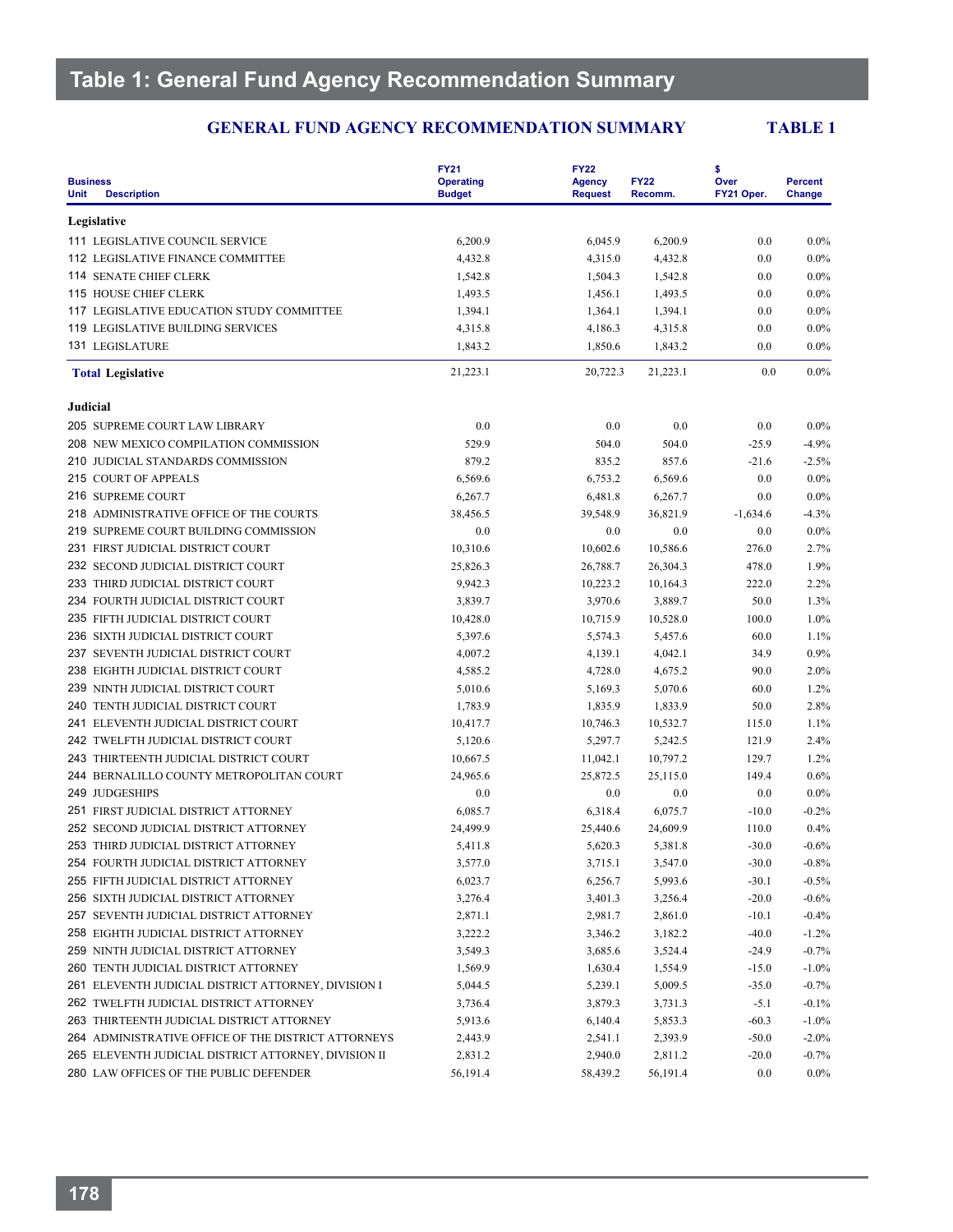# **Table 1: General Fund Agency Recommendation Summary**

| <b>Business</b><br><b>Description</b><br>Unit        | <b>FY21</b><br><b>Operating</b><br><b>Budget</b> | <b>FY22</b><br><b>Agency</b><br><b>Request</b> | <b>FY22</b><br>Recomm. | \$<br>Over<br>FY21 Oper. | <b>Percent</b><br>Change |
|------------------------------------------------------|--------------------------------------------------|------------------------------------------------|------------------------|--------------------------|--------------------------|
| <b>Total Judicial</b>                                | 321,253.7                                        | 332,404.7                                      | 321,238.0              | $-15.7$                  | $0.0\%$                  |
| <b>General Control</b>                               |                                                  |                                                |                        |                          |                          |
| 305 ATTORNEY GENERAL                                 | 14,655.4                                         | 14,104.6                                       | 13,962.6               | $-692.8$                 | $-4.7%$                  |
| <b>308 STATE AUDITOR</b>                             | 3,220.8                                          | 3,059.2                                        | 3,149.7                | $-71.1$                  | $-2.2%$                  |
| 333 TAXATION AND REVENUE DEPARTMENT                  | 64,065.5                                         | 62,827.0                                       | 64,665.5               | 600.0                    | 0.9%                     |
| 337 STATE INVESTMENT COUNCIL                         | 0.0                                              | 0.0                                            | 0.0                    | 0.0                      | $0.0\%$                  |
| 340 ADMINISTRATIVE HEARINGS OFFICE                   | 1,817.1                                          | 1,726.6                                        | 1,726.6                | $-90.5$                  | $-5.0\%$                 |
| 341 DEPARTMENT OF FINANCE AND ADMINISTRATION         | 21,625.6                                         | 20,544.4                                       | 21,189.5               | $-436.1$                 | $-2.0%$                  |
| 342 PUBLIC SCHOOL INSURANCE AUTHORITY                | 0.0                                              | 0.0                                            | 0.0                    | 0.0                      | $0.0\%$                  |
| 343 RETIREE HEALTH CARE AUTHORITY                    | 0.0                                              | 0.0                                            | 0.0                    | 0.0                      | $0.0\%$                  |
| 350 GENERAL SERVICES DEPARTMENT                      | 16,601.4                                         | 16,411.0                                       | 16,614.3               | 12.9                     | 0.1%                     |
| <b>352 EDUCATIONAL RETIREMENT BOARD</b>              | 0.0                                              | 0.0                                            | 0.0                    | 0.0                      | 0.0%                     |
| 354 NEW MEXICO SENTENCING COMMISSION                 | 1,188.6                                          | 1,129.2                                        | 1,129.2                | $-59.4$                  | $-5.0\%$                 |
| 356 GOVERNOR                                         | 4,411.7                                          | 4,191.1                                        | 4,280.0                | $-131.7$                 | $-3.0\%$                 |
| <b>360 LIEUTENANT GOVERNOR</b>                       | 578.7                                            | 549.8                                          | 549.8                  | $-28.9$                  | $-5.0\%$                 |
| 361 DEPARTMENT OF INFORMATION TECHNOLOGY             | 835.9                                            | 794.1                                          | 794.1                  | $-41.8$                  | $-5.0\%$                 |
| 366 PUBLIC EMPLOYEES RETIREMENT ASSOCIATION          | 52.8                                             | 48.9                                           | 48.9                   | $-3.9$                   | $-7.4%$                  |
| 369 STATE COMMISSION OF PUBLIC RECORDS               | 2,553.9                                          | 2,415.1                                        | 2,415.1                | $-138.8$                 | $-5.4%$                  |
| <b>370 SECRETARY OF STATE</b>                        | 10,650.6                                         | 19,002.0                                       | 16,089.8               | 5.439.2                  | 51.1%                    |
| 378 PERSONNEL BOARD                                  | 3,885.4                                          | 3,700.1                                        | 3,700.1                | $-185.3$                 | $-4.8%$                  |
| 379 PUBLIC EMPLOYEE LABOR RELATIONS BOARD            | 243.7                                            | 231.5                                          | 243.0                  | $-0.7$                   | $-0.3%$                  |
| <b>394 STATE TREASURER</b>                           | 3,696.3                                          | 3,999.8                                        | 3,696.3                | 0.0                      | $0.0\%$                  |
| <b>Total General Control</b>                         | 150,083.4                                        | 154,734.4                                      | 154,254.5              | 4,171.1                  | 2.8%                     |
| <b>Commerce and Industry</b>                         |                                                  |                                                |                        |                          |                          |
| <b>404 BOARD OF EXAMINERS FOR ARCHITECTS</b>         | 0.0                                              | 0.0                                            | 0.0                    | 0.0                      | $0.0\%$                  |
| <b>410 ETHICS COMMISSION</b>                         | 947.7                                            | 900.3                                          | 900.3                  | $-47.4$                  | $-5.0\%$                 |
| <b>417 BORDER AUTHORITY</b>                          | 433.4                                            | 410.5                                          | 410.5                  | $-22.9$                  | $-5.3%$                  |
| 418 TOURISM DEPARTMENT                               | 17,146.2                                         | 16,288.9                                       | 16,588.9               | $-557.3$                 | $-3.3%$                  |
| 419 ECONOMIC DEVELOPMENT DEPARTMENT                  | 13,802.4                                         | 13,112.3                                       | 13,462.3               | $-340.1$                 | $-2.5%$                  |
| 420 REGULATION AND LICENSING DEPARTMENT              | 13,364.0                                         | 12,677.5                                       | 12,961.5               | $-402.5$                 | $-3.0\%$                 |
| 430 PUBLIC REGULATION COMMISSION                     | 8,753.8                                          | 9,668.1                                        | 9,468.1                | 714.3                    | 8.2%                     |
| 440 OFFICE OF THE SUPERINTENDENT OF INSURANCE        | 0.0                                              | 0.0                                            | 0.0                    | 0.0                      | $0.0\%$                  |
| 446 MEDICAL BOARD                                    | 0.0                                              | 0.0                                            | 0.0                    | 0.0                      | $0.0\%$                  |
| <b>449 BOARD OF NURSING</b>                          | 0.0                                              | 0.0                                            | 0.0                    | 0.0                      | $0.0\%$                  |
| 460 NEW MEXICO STATE FAIR                            | 0.0                                              | 200.0                                          | 75.0                   | 75.0                     | $0.0\%$                  |
| 464 STATE BOARD OF LICENSURE FOR ENGINEERS & LAND SU | 0.0                                              | 0.0                                            | $0.0\,$                | 0.0                      | $0.0\%$                  |
| 465 GAMING CONTROL BOARD                             | 5,479.6                                          | 5,205.7                                        | 5,205.7                | $-273.9$                 | $-5.0\%$                 |
| 469 STATE RACING COMMISSION                          | 2,403.3                                          | 2,283.1                                        | 2,343.4                | $-59.9$                  | $-2.5%$                  |
| 479 BOARD OF VETERINARY MEDICINE                     | 0.0                                              | 0.0                                            | 0.0                    | 0.0                      | $0.0\%$                  |
| 490 CUMBRES AND TOLTEC SCENIC RAILROAD COMMISSION    | 251.3                                            | 238.7                                          | 238.7                  | $-12.6$                  | $-5.0\%$                 |
| 491 OFFICE OF MILITARY BASE PLANNING AND SUPPORT     | 247.3                                            | 234.9                                          | 234.9                  | $-12.4$                  | $-5.0\%$                 |
| <b>495 SPACEPORT AUTHORITY</b>                       | 1,920.5                                          | 1,824.5                                        | 1,824.5                | $-96.0$                  | $-5.0\%$                 |
| <b>Total Commerce and Industry</b>                   | 64,749.5                                         | 63,044.5                                       | 63,713.8               | $-1,035.7$               | $-1.6%$                  |
| <b>Agriculture, Energy and Natural Resources</b>     |                                                  |                                                |                        |                          |                          |
| 505 CULTURAL AFFAIRS DEPARTMENT                      | 33,197.5                                         | 31,537.6                                       | 32,257.6               | -939.9                   | $-2.8%$                  |
| 508 NEW MEXICO LIVESTOCK BOARD                       | 680.1                                            | 646.1                                          | 646.1                  | $-34.0$                  | $-5.0\%$                 |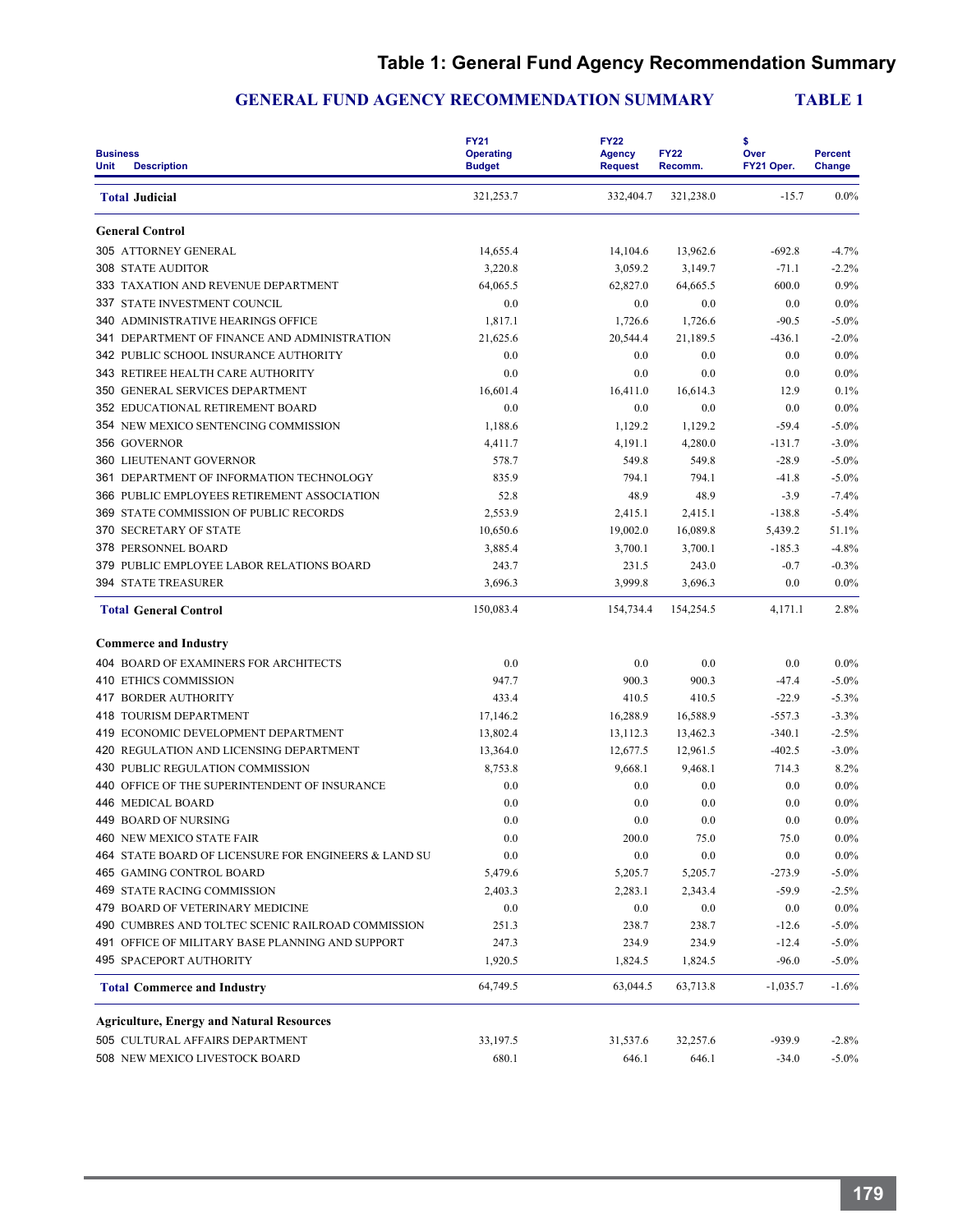# **Table 1: General Fund Agency Recommendation Summary**

| <b>Business</b><br><b>Unit</b><br><b>Description</b>   | <b>FY21</b><br><b>Operating</b><br><b>Budget</b> | <b>FY22</b><br><b>Agency</b><br><b>Request</b> | <b>FY22</b><br>Recomm.  | \$<br>Over<br>FY21 Oper. | <b>Percent</b><br>Change |
|--------------------------------------------------------|--------------------------------------------------|------------------------------------------------|-------------------------|--------------------------|--------------------------|
| 516 DEPARTMENT OF GAME AND FISH                        | 0.0                                              | 0.0                                            | 0.0                     | 0.0                      | $0.0\%$                  |
| 521 ENERGY, MINERALS AND NATURAL RESOURCES DEPARTM     | 23,154.7                                         | 22,471.9                                       | 22,818.9                | $-335.8$                 | $-1.5%$                  |
| 522 YOUTH CONSERVATION CORPS                           | 0.0                                              | 0.0                                            | 0.0                     | 0.0                      | 0.0%                     |
| 538 INTERTRIBAL CEREMONIAL OFFICE                      | 168.0                                            | 159.6                                          | 159.6                   | $-8.4$                   | $-5.0\%$                 |
| 539 COMMISSIONER OF PUBLIC LANDS                       | 0.0                                              | 0.0                                            | 0.0                     | 0.0                      | $0.0\%$                  |
| <b>550 STATE ENGINEER</b>                              | 20,276.9                                         | 19,265.3                                       | 20,276.9                | 0.0                      | $0.0\%$                  |
| <b>Total Agriculture, Energy and Natural Resources</b> | 77,477.2                                         | 74,080.5                                       | 76,159.1                | $-1,318.1$               | $-1.7%$                  |
| <b>Health, Hospitals and Human Services</b>            |                                                  |                                                |                         |                          |                          |
| 603 OFFICE OF AFRICAN AMERICAN AFFAIRS                 | 1,031.4                                          | 1,000.4                                        | 1,000.4                 | $-31.0$                  | $-3.0%$                  |
| 604 COMMISSION FOR DEAF AND HARD-OF-HEARING PERSONS    | 480.4                                            | 456.4                                          | 690.8                   | 210.4                    | 43.8%                    |
| 605 MARTIN LUTHER KING, JR. COMMISSION                 | 343.1                                            | 366.6                                          | 325.5                   | $-17.6$                  | $-5.1%$                  |
| 606 COMMISSION FOR THE BLIND                           | 2,310.5                                          | 2,195.0                                        | 2,263.9                 | $-46.6$                  | $-2.0%$                  |
| 609 INDIAN AFFAIRS DEPARTMENT                          | 2,621.3                                          | 2,490.2                                        | 2,490.2                 | $-131.1$                 | $-5.0\%$                 |
| 611 EARLY CHILDHOOD EDUCATION AND CARE DEPARTMENT      | 193,588.2                                        | 183,588.1                                      | 191,588.2               | $-2,000.0$               | $-1.0%$                  |
| 624 AGING AND LONG-TERM SERVICES DEPARTMENT            | 48,628.9                                         | 46,197.5                                       | 47,149.9                | $-1,479.0$               | $-3.0%$                  |
| 630 HUMAN SERVICES DEPARTMENT                          | 1,092,489.7                                      | 1,129,659.9                                    | 1,202,589.1             | 110,099.4                | 10.1%                    |
| 631 WORKFORCE SOLUTIONS DEPARTMENT                     | 9,879.4                                          | 9,385.4                                        | 9,385.4                 | $-494.0$                 | $-5.0\%$                 |
| 632 WORKERS' COMPENSATION ADMINISTRATION               | 0.0                                              | 0.0                                            | 0.0                     | 0.0                      | $0.0\%$                  |
| 644 DIVISION OF VOCATIONAL REHABILITATION              | 6,407.6                                          | 6,373.8                                        | 6,281.4                 | $-126.2$                 | $-2.0%$                  |
| 645 GOVERNOR'S COMMISSION ON DISABILITY                | 1,359.4                                          | 1,291.5                                        | 1,289.8                 | $-69.6$                  | $-5.1%$                  |
| 647 DEVELOPMENTAL DISABILITIES PLANNING COUNCIL        | 5.233.8                                          | 4,972.1                                        | 5,483.8                 | 250.0                    | 4.8%                     |
| 662 MINERS' HOSPITAL OF NEW MEXICO                     | 0.0                                              | 0.0                                            | 0.0                     | 0.0                      | $0.0\%$                  |
| 665 DEPARTMENT OF HEALTH                               | 302,271.3                                        | 293,203.1                                      | 313,098.1               | 10,826.8                 | 3.6%                     |
| 667 DEPARTMENT OF ENVIRONMENT                          | 13,146.2                                         | 12,488.8                                       | 13,146.2                | 0.0                      | 0.0%                     |
| 668 OFFICE OF THE NATURAL RESOURCES TRUSTEE            | 446.3                                            | 424.0                                          | 424.0                   | $-22.3$                  | $-5.0\%$                 |
| 670 VETERANS' SERVICES DEPARTMENT                      | 5,227.0                                          | 4,965.6                                        | 5,165.6                 | $-61.4$                  | $-1.2%$                  |
| 690 CHILDREN, YOUTH AND FAMILIES DEPARTMENT            | 213,570.7                                        | 202,892.2                                      | 210,224.9               | $-3,345.8$               | $-1.6%$                  |
|                                                        | 1,899,035.2                                      |                                                | 1,901,950.6 2,012,597.2 | 113,562.0                | 6.0%                     |
| <b>Total Health, Hospitals and Human Services</b>      |                                                  |                                                |                         |                          |                          |
| <b>Public Safety</b>                                   |                                                  |                                                |                         |                          |                          |
| 705 DEPARTMENT OF MILITARY AFFAIRS                     | 7,209.2                                          | 6,848.7                                        | 6,848.7                 | $-360.5$                 | $-5.0\%$                 |
| <b>760 PAROLE BOARD</b>                                | 593.2                                            | 563.5                                          | 563.5                   | $-29.7$                  | $-5.0\%$                 |
| 765 JUVENILE PUBLIC SAFETY ADVISORY BOARD              | 8.0                                              | 7.6                                            | 7.6                     | $-0.4$                   | $-5.0\%$                 |
| 770 CORRECTIONS DEPARTMENT                             | 329,837.9                                        | 316,005.1                                      | 326,241.1               | $-3,596.8$               | $-1.1%$                  |
| 780 CRIME VICTIMS REPARATION COMMISSION                | 6,657.5                                          | 6,419.9                                        | 6.411.2                 | $-246.3$                 | $-3.7%$                  |
| 790 DEPARTMENT OF PUBLIC SAFETY                        | 128,750.5                                        | 122,313.0                                      | 128,750.5               | 0.0                      | $0.0\%$                  |
| 795 HOMELAND SECURITY AND EMERGENCY MANAGEMENT         | 3,348.2                                          | 3,115.6                                        | 3,115.6                 | $-232.6$                 | $-6.9%$                  |
| <b>Total Public Safety</b>                             | 476,404.5                                        | 455,273.4                                      | 471,938.2               | $-4,466.3$               | $-0.9%$                  |
| <b>Transportation</b>                                  |                                                  |                                                |                         |                          |                          |
| 805 DEPARTMENT OF TRANSPORTATION                       | $0.0\,$                                          | 0.0                                            | 0.0                     | 0.0                      | $0.0\%$                  |
| <b>Total Transportation</b>                            | 0.0                                              | 0.0                                            | 0.0                     | 0.0                      | $0.0\%$                  |
| <b>Other Education</b>                                 |                                                  |                                                |                         |                          |                          |
| 924 PUBLIC EDUCATION DEPARTMENT                        | 14,364.5                                         | 13,648.4                                       | 14,364.5                | 0.0                      | $0.0\%$                  |
| 925 PUBLIC EDUCATION DEPARTMENT-SPECIAL APPROPRIATI    | 26,946.1                                         | 26,712.1                                       | 18,181.0                | $-8,765.1$               | $-32.5%$                 |
| 930 REGIONAL EDUCATION COOPERATIVES                    | 0.0                                              | 1,034.0                                        | 1,034.0                 | 1,034.0                  | $0.0\%$                  |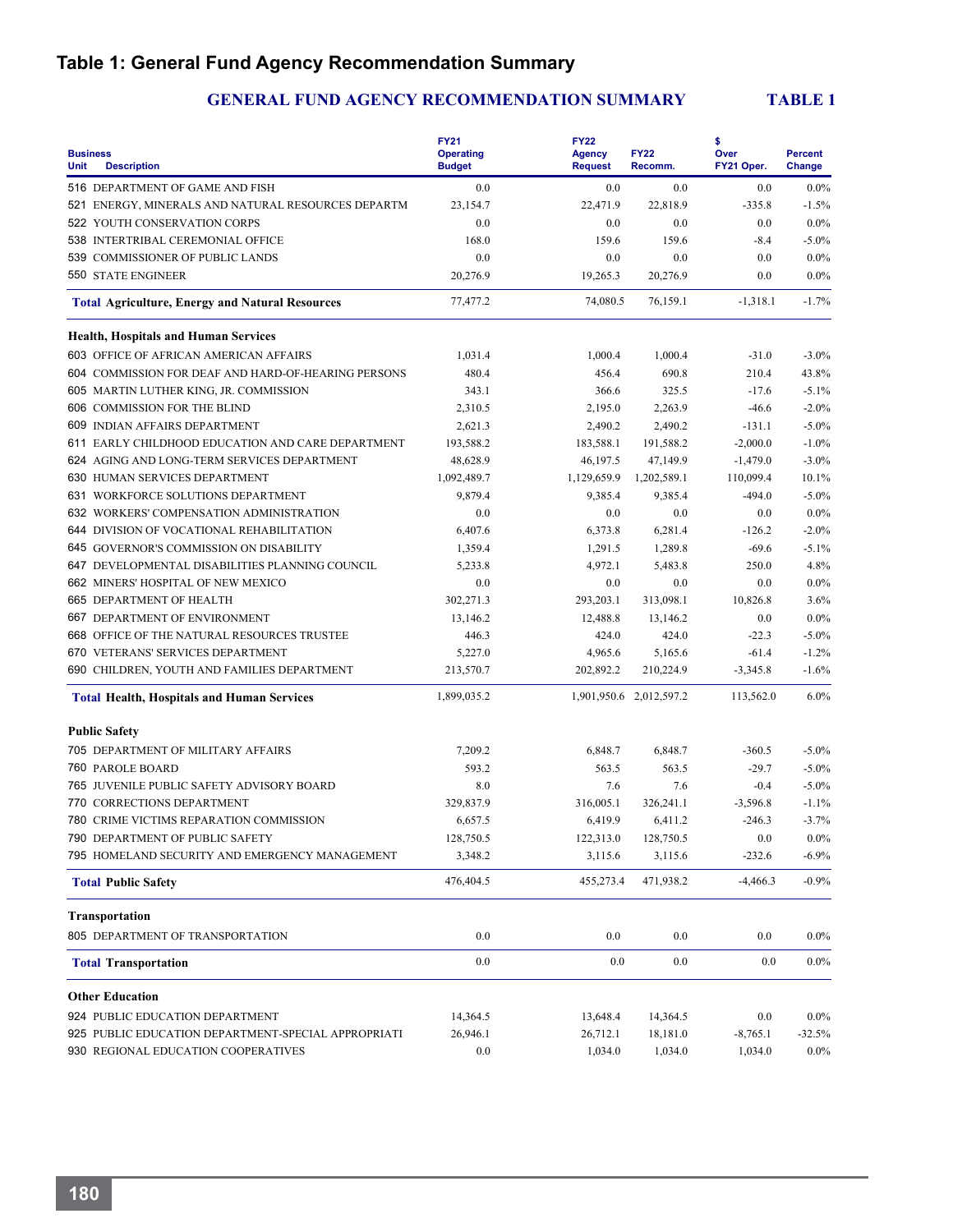# **Table 1: General Fund Agency Recommendation Summary**

| <b>Business</b><br><b>Unit</b><br><b>Description</b> | <b>FY21</b><br><b>Operating</b><br><b>Budget</b> | <b>FY22</b><br><b>Agency</b><br><b>Request</b> | <b>FY22</b><br>Recomm.  | \$<br>Over<br>FY21 Oper. | <b>Percent</b><br>Change |
|------------------------------------------------------|--------------------------------------------------|------------------------------------------------|-------------------------|--------------------------|--------------------------|
| 940 PUBLIC SCHOOL FACILITIES AUTHORITY               | 0.0                                              | 0.0                                            | 0.0                     | 0.0                      | $0.0\%$                  |
| 949 EDUCATION TRUST BOARD                            | 0.0                                              | 0.0                                            | 0.0                     | 0.0                      | $0.0\%$                  |
| <b>Total Other Education</b>                         | 41,310.6                                         | 41,394.5                                       | 33,579.5                | $-7,731.1$               | $-18.7%$                 |
| <b>Higher Education</b>                              |                                                  |                                                |                         |                          |                          |
| 950 HIGHER EDUCATION DEPARTMENT                      | 40,049.7                                         | 36,740.5                                       | 38,112.7                | $-1,937.0$               | $-4.8%$                  |
| 952 UNIVERSITY OF NEW MEXICO                         | 316,503.7                                        | 316,799.8                                      | 325,533.4               | 9,029.7                  | 2.9%                     |
| 954 NEW MEXICO STATE UNIVERSITY                      | 202,935.2                                        | 202,330.8                                      | 207,235.5               | 4,300.3                  | 2.1%                     |
| 956 NEW MEXICO HIGHLANDS UNIVERSITY                  | 31,558.6                                         | 31,405.5                                       | 32,269.6                | 711.0                    | 2.3%                     |
| 958 WESTERN NEW MEXICO UNIVERSITY                    | 21,739.3                                         | 21,734.6                                       | 22,403.7                | 664.4                    | 3.1%                     |
| 960 EASTERN NEW MEXICO UNIVERSITY                    | 47,325.6                                         | 47,227.9                                       | 48,549.7                | 1,224.1                  | 2.6%                     |
| 962 NEW MEXICO INSTITUTE OF MINING AND TECHNOLOGY    | 37,833.5                                         | 38,361.5                                       | 39,335.0                | 1,501.5                  | 4.0%                     |
| 964 NORTHERN NEW MEXICO COLLEGE                      | 11,013.4                                         | 11,113.9                                       | 11,329.8                | 316.4                    | 2.9%                     |
| 966 SANTA FE COMMUNITY COLLEGE                       | 14,526.8                                         | 14,543.6                                       | 14,858.4                | 331.6                    | 2.3%                     |
| 968 CENTRAL NEW MEXICO COMMUNITY COLLEGE             | 56,558.8                                         | 58,475.8                                       | 60,284.9                | 3,726.1                  | 6.6%                     |
| 970 LUNA COMMUNITY COLLEGE                           | 7,884.5                                          | 7,833.6                                        | 7,902.9                 | 18.4                     | 0.2%                     |
| 972 MESALANDS COMMUNITY COLLEGE                      | 4,356.3                                          | 4,328.0                                        | 4,400.6                 | 44.3                     | 1.0%                     |
| 974 NEW MEXICO JUNIOR COLLEGE                        | 6,282.7                                          | 6,504.5                                        | 6,651.3                 | 368.6                    | 5.9%                     |
| 976 SAN JUAN COLLEGE                                 | 23,848.3                                         | 24,256.1                                       | 24,761.2                | 912.9                    | 3.8%                     |
| 977 CLOVIS COMMUNITY COLLEGE                         | 9,672.4                                          | 9.755.0                                        | 9,976.7                 | 304.3                    | 3.1%                     |
| 978 NEW MEXICO MILITARY INSTITUTE                    | 2,907.2                                          | 2,950.8                                        | 2,994.5                 | 87.3                     | 3.0%                     |
| 979 NEW MEXICO SCHOOL FOR THE BLIND AND VISUALLY IMP | 1,474.1                                          | 1,435.7                                        | 1,460.8                 | $-13.3$                  | $-0.9%$                  |
| 980 NEW MEXICO SCHOOL FOR THE DEAF                   | 4,208.1                                          | 4,119.5                                        | 4,201.4                 | $-6.7$                   | $-0.2%$                  |
| <b>Total Higher Education</b>                        | 840,678.2                                        | 839,917.1                                      | 862,262.1               | 21,583.9                 | 2.6%                     |
| <b>Public School Support</b>                         |                                                  |                                                |                         |                          |                          |
| 993 PUBLIC SCHOOL SUPPORT                            | 3,170,640.0                                      | 3,298,434.6                                    | 3,283,724.1             | 113,084.1                | 3.6%                     |
| <b>Total Public School Support</b>                   | 3,170,640.0                                      |                                                | 3,298,434.6 3,283,724.1 | 113,084.1                | 3.6%                     |
| Other                                                |                                                  |                                                |                         |                          |                          |
| 991 COMPENSATION                                     | 0.0                                              | 0.0                                            | 60,000.0                | 60,000.0                 | $0.0\%$                  |
| 992 JUDGES COMPENSATION                              | 0.0                                              | 0.0                                            | 600.0                   | 600.0                    | $0.0\%$                  |
| <b>Total Other</b>                                   | 0.0                                              | 0.0                                            | 60,600.0                | 60,600.0                 | $0.0\%$                  |
| <b>Grand Total</b>                                   | 7,062,855.4                                      |                                                | 7,181,956.6 7,361,289.6 | 298,434.2                | 4.2%                     |